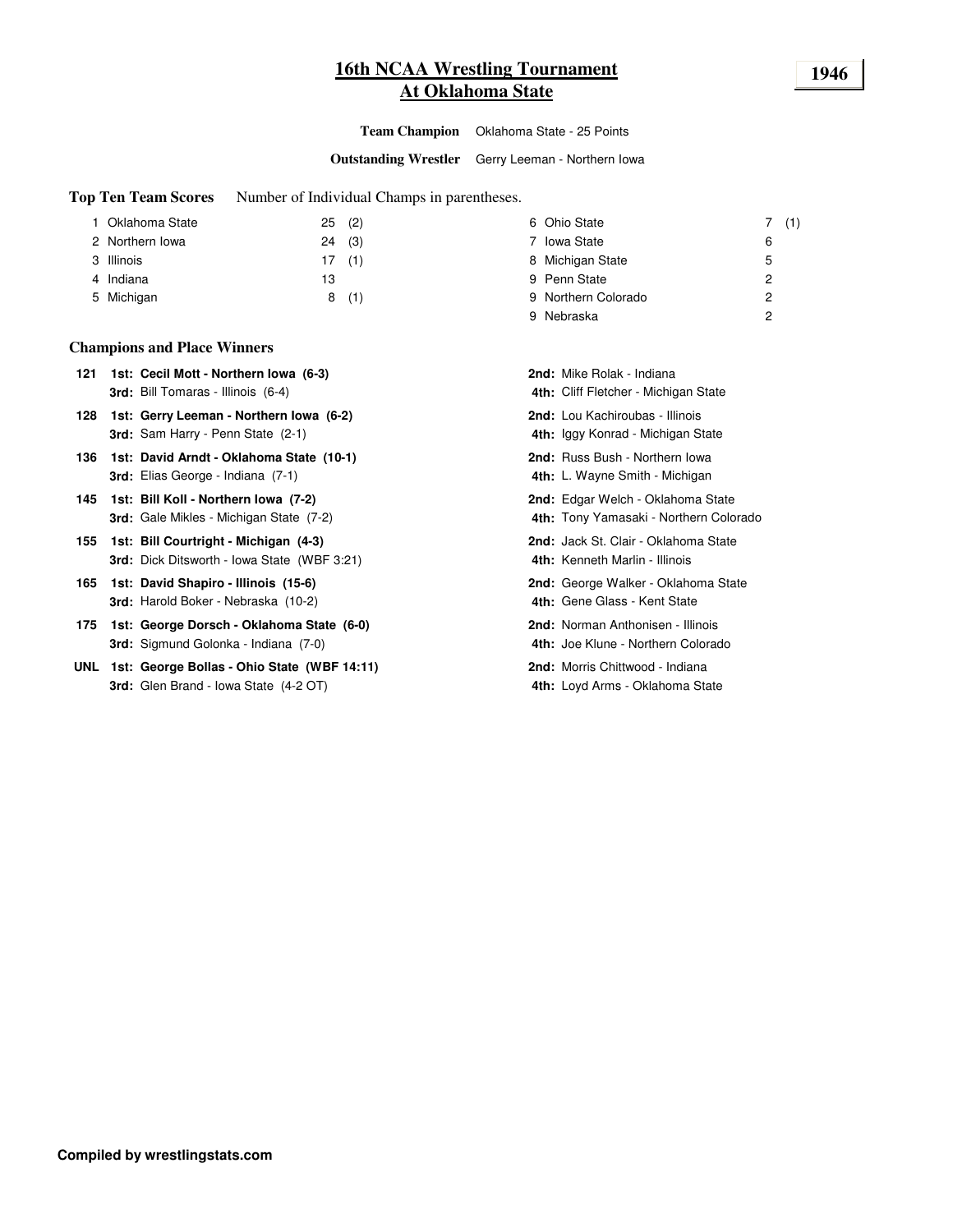# **3/22/1946 and 3/23/1946 at Oklahoma State** 1946 NCAA Championship<br> **Page 1 of 8**

| Mike Rolak, Indiana                          |                          |                            |                  |
|----------------------------------------------|--------------------------|----------------------------|------------------|
| Bye                                          | Mike Rolak               |                            |                  |
| Cliff Fletcher, Michigan State               |                          | Mike Rolak 11-3            |                  |
| Bye                                          | Cliff Fletcher           |                            |                  |
| Dick Frye, Oklahoma                          |                          |                            | Mike Rolak 4-2   |
| Bye                                          | Dick Frye                |                            |                  |
| Bye                                          |                          | Dick Frye                  |                  |
| Bye                                          | Bye                      |                            |                  |
| Cecil Mott, Northern Iowa                    |                          |                            | Cecil Mott 6-3   |
| Bye                                          | Cecil Mott               |                            |                  |
| Bill Tomaras, Illinois                       |                          | Cecil Mott 4-2 OT          |                  |
| Bye                                          | <b>Bill Tomaras</b>      |                            |                  |
| Richard Kopel, Michigan                      |                          |                            | Cecil Mott 3-2   |
| Bye                                          | <b>Richard Kopel</b>     |                            |                  |
| Bye                                          |                          | <b>Richard Kopel</b>       |                  |
| Bye                                          | <b>Bye</b>               |                            |                  |
| Bye                                          |                          | <b>Consolation Bracket</b> |                  |
| Bye                                          |                          | Fletcher                   |                  |
|                                              | Fletcher, Michigan State |                            | Fletcher Med FFT |
|                                              |                          | Frye, Oklahoma             |                  |
| Bye                                          |                          |                            |                  |
| Bye                                          |                          | Tomaras                    |                  |
|                                              | Tomaras, Illinois        |                            | Tomaras 7-5      |
|                                              |                          | Kopel, Michigan            |                  |
| Third Place: Bill Tomaras, Illinois 6-4      |                          |                            |                  |
| Fourth Place: Cliff Fletcher, Michigan State |                          |                            |                  |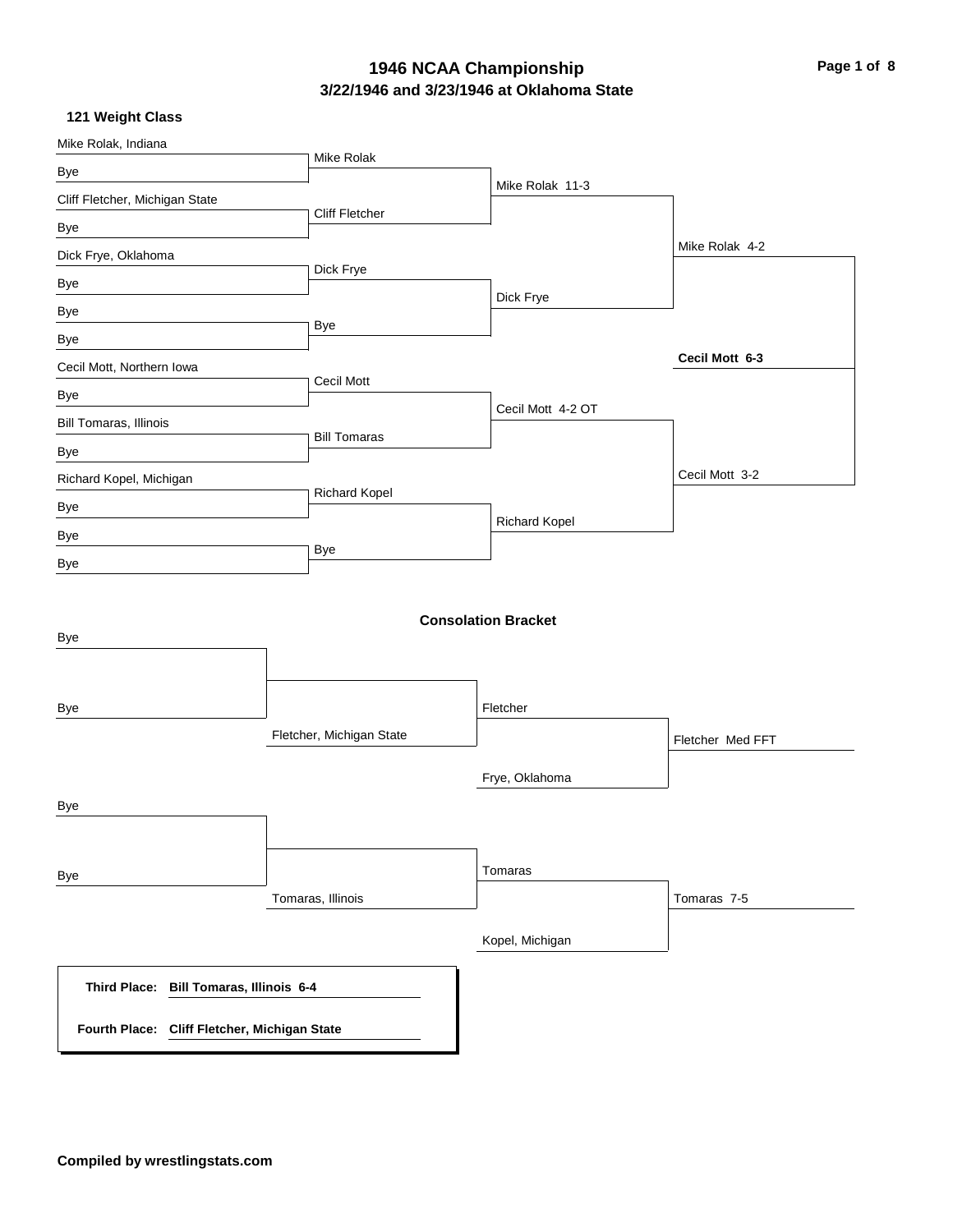# **3/22/1946 and 3/23/1946 at Oklahoma State 1946 NCAA Championship Page 2 of 8**

| Lou Kachiroubas, Illinois                                                           |                       |                            |                      |
|-------------------------------------------------------------------------------------|-----------------------|----------------------------|----------------------|
| Bye                                                                                 | Lou Kachiroubas       |                            |                      |
| T.A. Hearn, North Carolina                                                          |                       | Lou Kachiroubas 8-4        |                      |
| Bye                                                                                 | T.A. Hearn            |                            |                      |
| Harry Mangus, Wyoming                                                               |                       |                            | Lou Kachiroubas 11-3 |
| Bye                                                                                 | Harry Mangus          |                            |                      |
| Sam Harry, Penn State                                                               |                       | Sam Harry 10-3             |                      |
| Ted Brothers, Davidson                                                              | Sam Harry 9-5         |                            |                      |
| Iggy Konrad, Michigan State                                                         |                       |                            | Gerry Leeman 6-2     |
| Bye                                                                                 | Iggy Konrad           |                            |                      |
| Dick Thompson, Oklahoma State                                                       |                       | Iggy Konrad 7-4            |                      |
| Bye                                                                                 | Dick Thompson         |                            |                      |
| Garth Lappin, Minnesota                                                             |                       |                            | Gerry Leeman 5-4     |
| Bye                                                                                 | Garth Lappin          |                            |                      |
| Gerry Leeman, Northern Iowa                                                         |                       | Gerry Leeman 10-2          |                      |
| Bye                                                                                 | Gerry Leeman          |                            |                      |
| Bye                                                                                 |                       | <b>Consolation Bracket</b> |                      |
| Bye                                                                                 |                       | Hearn                      |                      |
|                                                                                     | Hearn, North Carolina |                            | Harry 6-2            |
|                                                                                     |                       | Harry, Penn State          |                      |
| Bye                                                                                 |                       |                            |                      |
| Bye                                                                                 |                       | Lappin                     |                      |
|                                                                                     | Lappin, Minnesota     |                            | Konrad 3-1           |
|                                                                                     |                       | Konrad, Michigan State     |                      |
| Third Place: Sam Harry, Penn State 2-1<br>Fourth Place: Iggy Konrad, Michigan State |                       |                            |                      |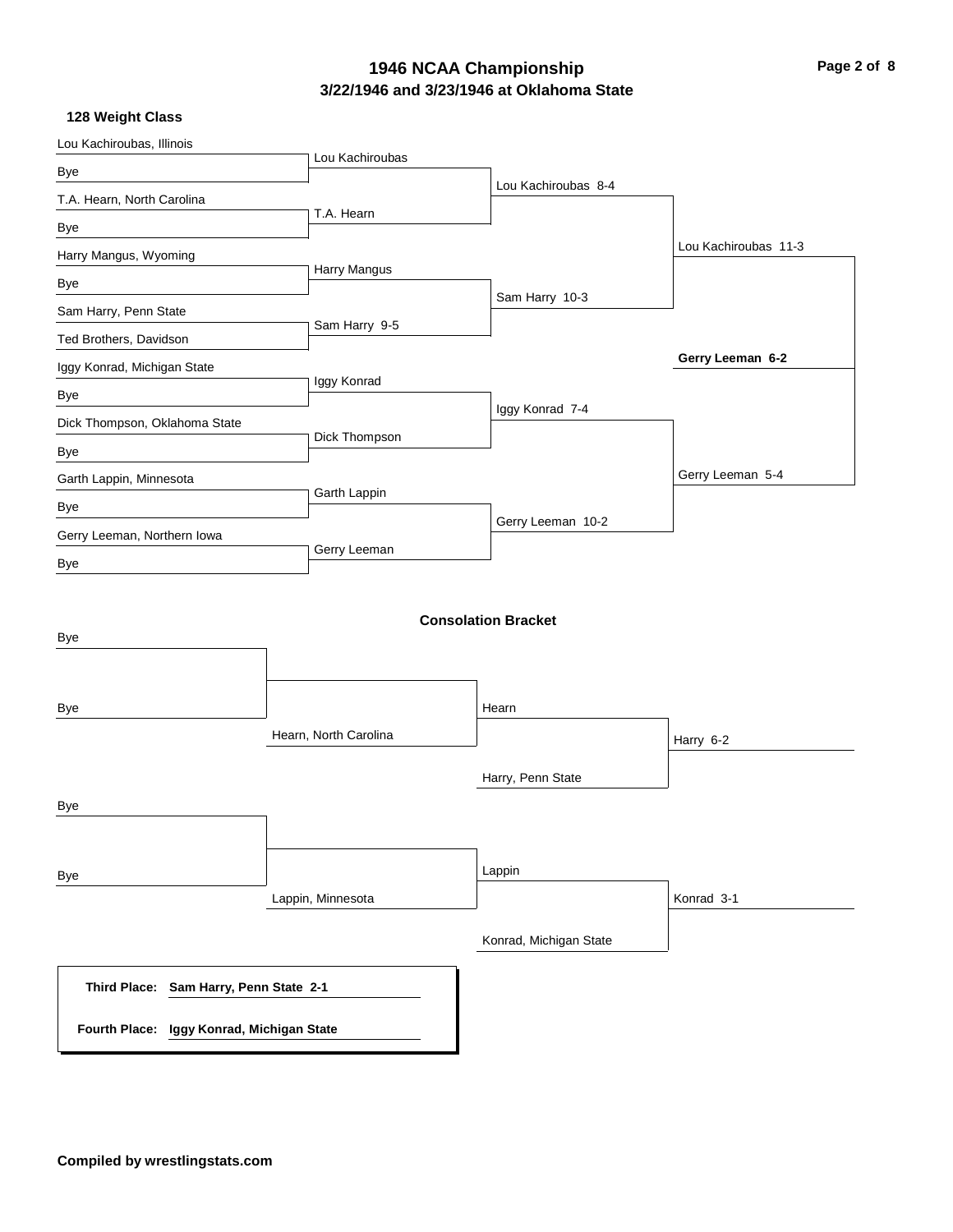# **3/22/1946 and 3/23/1946 at Oklahoma State 1946 NCAA Championship Page 3 of 8**

| L. Wayne Smith, Michigan               |                     |                            |                  |
|----------------------------------------|---------------------|----------------------------|------------------|
| Bye                                    | L. Wayne Smith      |                            |                  |
| Gordon Fleiger, Northern Colorado      |                     | L. Wayne Smith 17-9        |                  |
| Bye                                    | Gordon Fleiger      |                            |                  |
| Russ Bush, Northern Iowa               |                     |                            | Russ Bush 5-4    |
| Bye                                    | Russ Bush           |                            |                  |
| Robert Clark, Kent State               |                     | Russ Bush Fall 8:49        |                  |
| Bye                                    | <b>Robert Clark</b> |                            |                  |
| Elias George, Indiana                  |                     |                            | David Arndt 10-1 |
| Bye                                    | Elias George        |                            |                  |
| Joe Garcia, Illinois                   |                     | Elias George 9-2           |                  |
| Bye                                    | Joe Garcia          |                            |                  |
| David Arndt, Oklahoma State            |                     |                            | David Arndt 8-4  |
| Bye                                    | David Arndt         |                            |                  |
| Bye                                    |                     | David Arndt                |                  |
| Bye                                    | Bye                 |                            |                  |
| Bye                                    |                     | <b>Consolation Bracket</b> |                  |
| Bye                                    |                     | Clark                      |                  |
|                                        | Clark, Kent State   |                            | Smith 6-2        |
|                                        |                     | Smith, Michigan            |                  |
| Bye                                    |                     |                            |                  |
| Bye                                    |                     |                            |                  |
|                                        | Bye                 |                            | George           |
|                                        |                     | George, Indiana            |                  |
| Third Place: Elias George, Indiana 7-1 |                     |                            |                  |
| Fourth Place: L. Wayne Smith, Michigan |                     |                            |                  |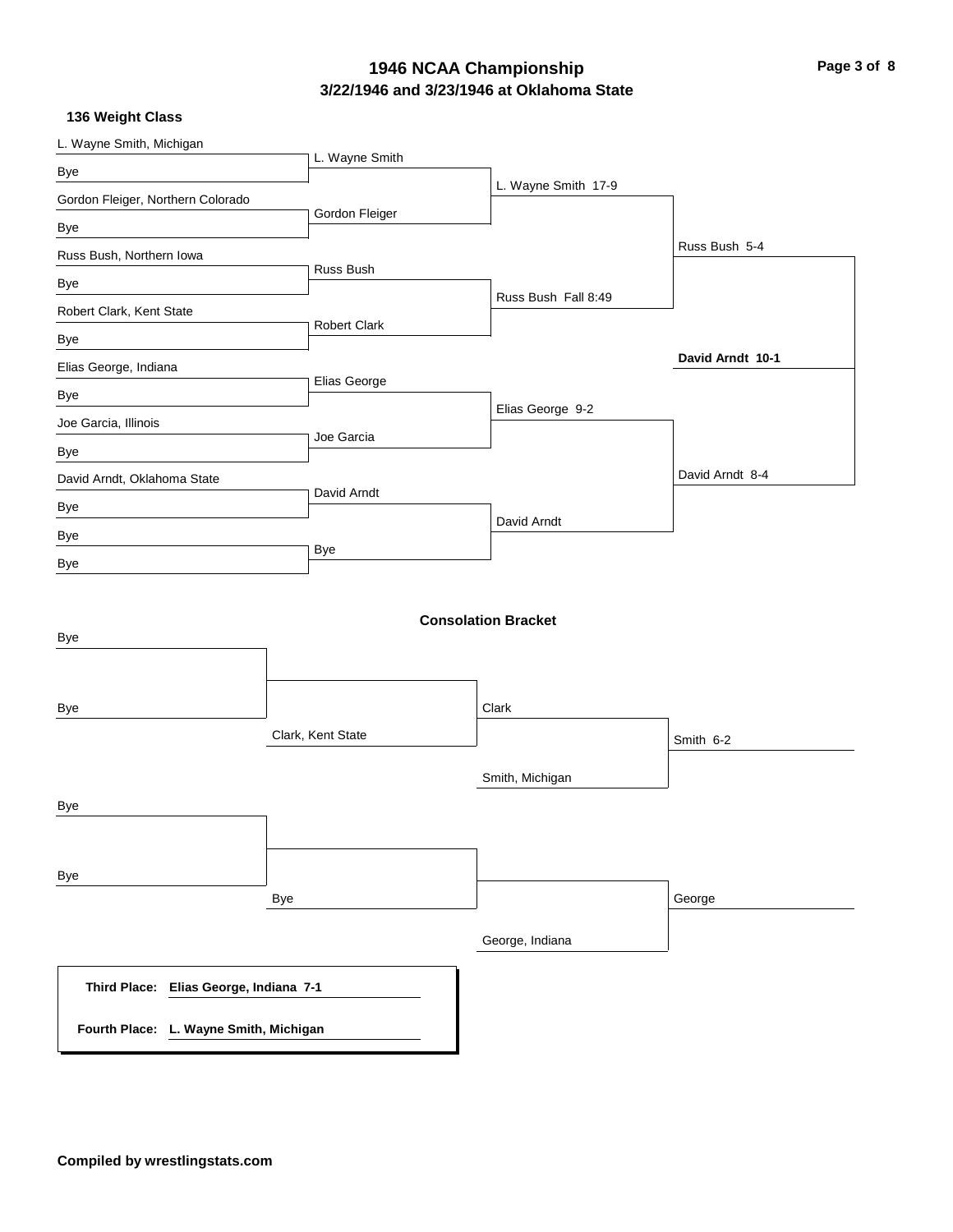# **3/22/1946 and 3/23/1946 at Oklahoma State 1946 NCAA Championship Page 4 of 8**

| Gale Mikles, Michigan State                    |                    |                             |                 |
|------------------------------------------------|--------------------|-----------------------------|-----------------|
| Bye                                            | <b>Gale Mikles</b> |                             |                 |
| Sam Kramer, Minnesota                          |                    | Gale Mikles 6-3             |                 |
| Bye                                            | Sam Kramer         |                             |                 |
| Bill Koll, Northern Iowa                       |                    |                             | Bill Koll 6-4   |
| Bye                                            | <b>Bill Koll</b>   |                             |                 |
| Duane Hague, Kent State                        |                    | Bill Koll Fall 1:10         |                 |
| Bye                                            | Duane Hague        |                             |                 |
| Tony Yamasaki, Northern Colorado               |                    |                             | Bill Koll 7-2   |
| Bye                                            | Tony Yamasaki      |                             |                 |
| Jack Petry, Illinois                           |                    | Tony Yamasaki 18-17 OT      |                 |
| Bye                                            | Jack Petry         |                             |                 |
| Edgar Welch, Oklahoma State                    |                    |                             | Edgar Welch 5-1 |
| Bye                                            | Edgar Welch        |                             |                 |
| Bye                                            |                    | Edgar Welch                 |                 |
| Bye                                            | <b>Bye</b>         |                             |                 |
| Bye                                            |                    | <b>Consolation Bracket</b>  |                 |
| Bye                                            |                    | Hague                       |                 |
|                                                | Hague, Kent State  |                             | Mikles 4-0      |
|                                                |                    | Mikles, Michigan State      |                 |
| Bye                                            |                    |                             |                 |
| Bye                                            |                    |                             |                 |
|                                                | Bye                |                             | Yamasaki        |
|                                                |                    | Yamasaki, Northern Colorado |                 |
| Third Place: Gale Mikles, Michigan State 7-2   |                    |                             |                 |
| Fourth Place: Tony Yamasaki, Northern Colorado |                    |                             |                 |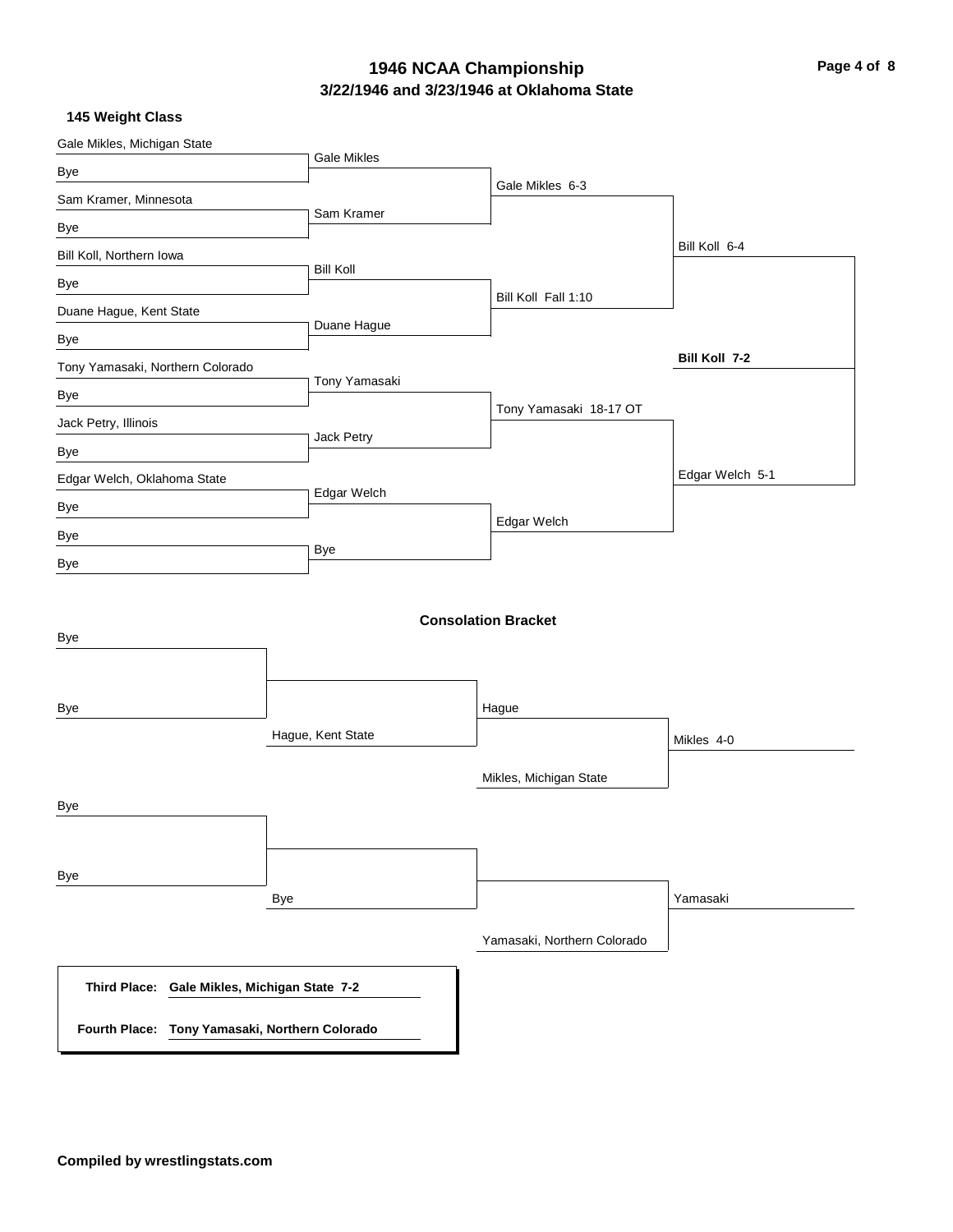# **3/22/1946 and 3/23/1946 at Oklahoma State 1946 NCAA Championship Page 5 of 8**

| Bill Courtright, Michigan                         |                        |                            |                            |
|---------------------------------------------------|------------------------|----------------------------|----------------------------|
| Bye                                               | <b>Bill Courtright</b> |                            |                            |
| Kenneth Marlin, Illinois                          |                        | Bill Courtright Fall 4:50  |                            |
| Bye                                               | Kenneth Marlin         |                            |                            |
| John Dowell, Michigan State                       |                        |                            | Bill Courtright 9-0        |
| Bye                                               | John Dowell            |                            |                            |
| W.J. Podrouzek, Oklahoma                          |                        | John Dowell 8-2            |                            |
| Bye                                               | W.J. Podrouzek         |                            |                            |
| Jack St. Clair, Oklahoma State                    |                        |                            | <b>Bill Courtright 4-3</b> |
| Bye                                               | Jack St. Clair         |                            |                            |
| John Ball, Northern Iowa                          |                        | Jack St. Clair 9-2         |                            |
| Bye                                               | John Ball              |                            |                            |
| Dick Ditsworth, Iowa State                        |                        |                            | Jack St. Clair 11-2        |
| Bye                                               | Dick Ditsworth         |                            |                            |
| Newton Copple, Nebraska                           |                        | Dick Ditsworth 6-2         |                            |
| Bye                                               | Newton Copple          |                            |                            |
| Bye                                               |                        | <b>Consolation Bracket</b> |                            |
| Bye                                               |                        | Marlin                     |                            |
|                                                   | Marlin, Illinois       |                            | Marlin 6-0                 |
| Bye                                               |                        | Dowell, Michigan State     |                            |
|                                                   |                        |                            |                            |
| Bye                                               |                        | Ball                       |                            |
|                                                   | Ball, Northern Iowa    |                            | Ditsworth 4-1              |
|                                                   |                        | Ditsworth, Iowa State      |                            |
| Third Place: Dick Ditsworth, Iowa State Fall 3:21 |                        |                            |                            |
| Fourth Place: Kenneth Marlin, Illinois            |                        |                            |                            |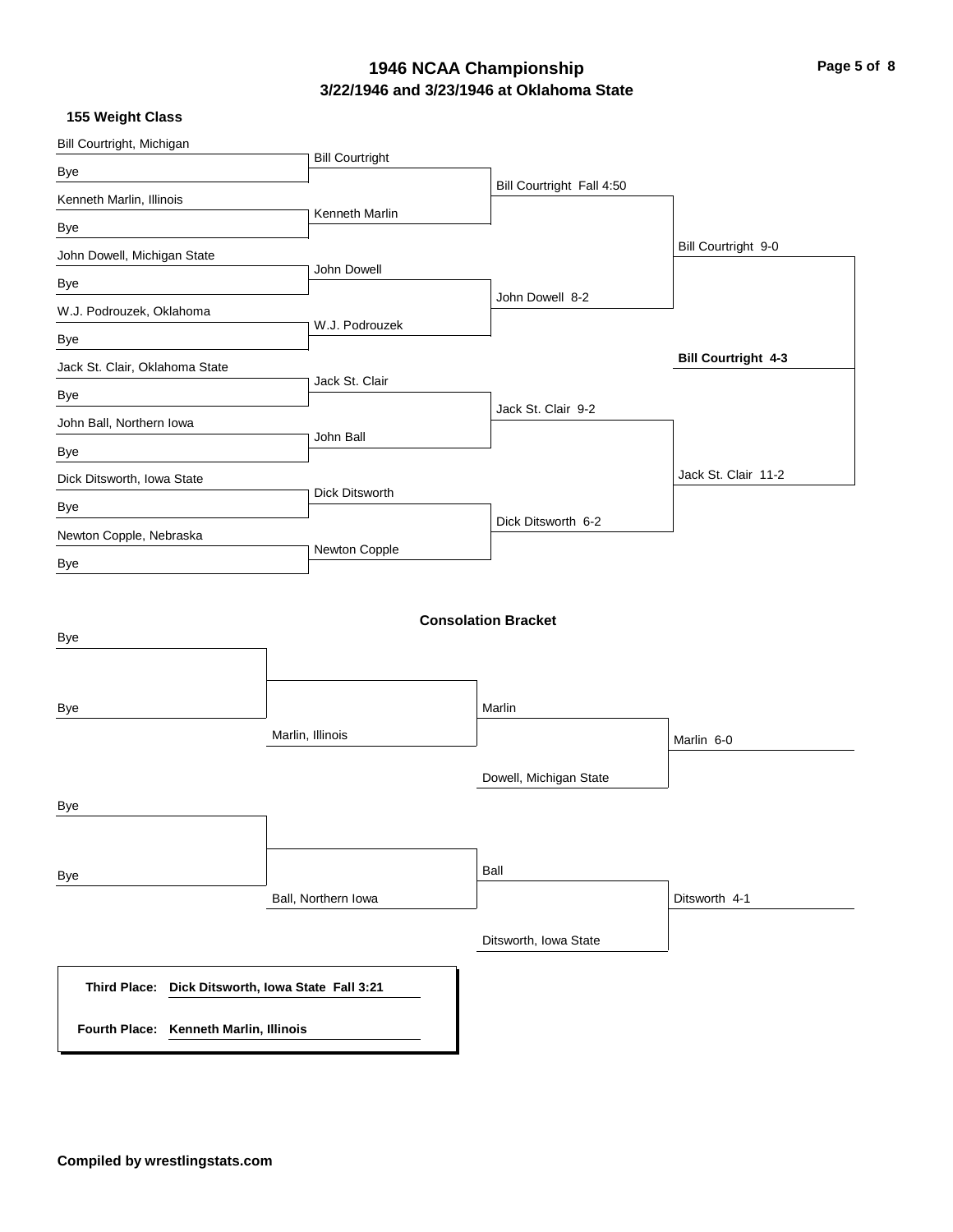# **3/22/1946 and 3/23/1946 at Oklahoma State 1946 NCAA Championship Page 6 of 8**

| Harold Boker, Nebraska                   |                    |                            |                    |
|------------------------------------------|--------------------|----------------------------|--------------------|
| Bye                                      | Harold Boker       |                            |                    |
| Burl Boring, Michigan State              |                    | Harold Boker 8-3           |                    |
| Bye                                      | <b>Burl Boring</b> |                            |                    |
| George Walker, Oklahoma State            |                    |                            | George Walker 8-4  |
| Bye                                      | George Walker      |                            |                    |
| Bye                                      |                    | George Walker              |                    |
| Bye                                      | Bye                |                            |                    |
| David Shapiro, Illinois                  |                    |                            | David Shapiro 15-6 |
| Bye                                      | David Shapiro      |                            |                    |
| Bye                                      |                    | David Shapiro              |                    |
| Bye                                      | Bye                |                            |                    |
| Gene Glass, Kent State                   |                    |                            | David Shapiro 12-3 |
| Bye                                      | Gene Glass         |                            |                    |
| Bye                                      |                    | Gene Glass                 |                    |
| Bye                                      | Bye                |                            |                    |
| Bye<br>Bye                               |                    | <b>Consolation Bracket</b> |                    |
| Bye                                      |                    |                            | <b>Boker</b>       |
| Bye                                      |                    | Boker, Nebraska            |                    |
| Bye<br>Bye                               |                    |                            | Glass              |
|                                          |                    | Glass, Kent State          |                    |
| Third Place: Harold Boker, Nebraska 10-2 |                    |                            |                    |
| Fourth Place: Gene Glass, Kent State     |                    |                            |                    |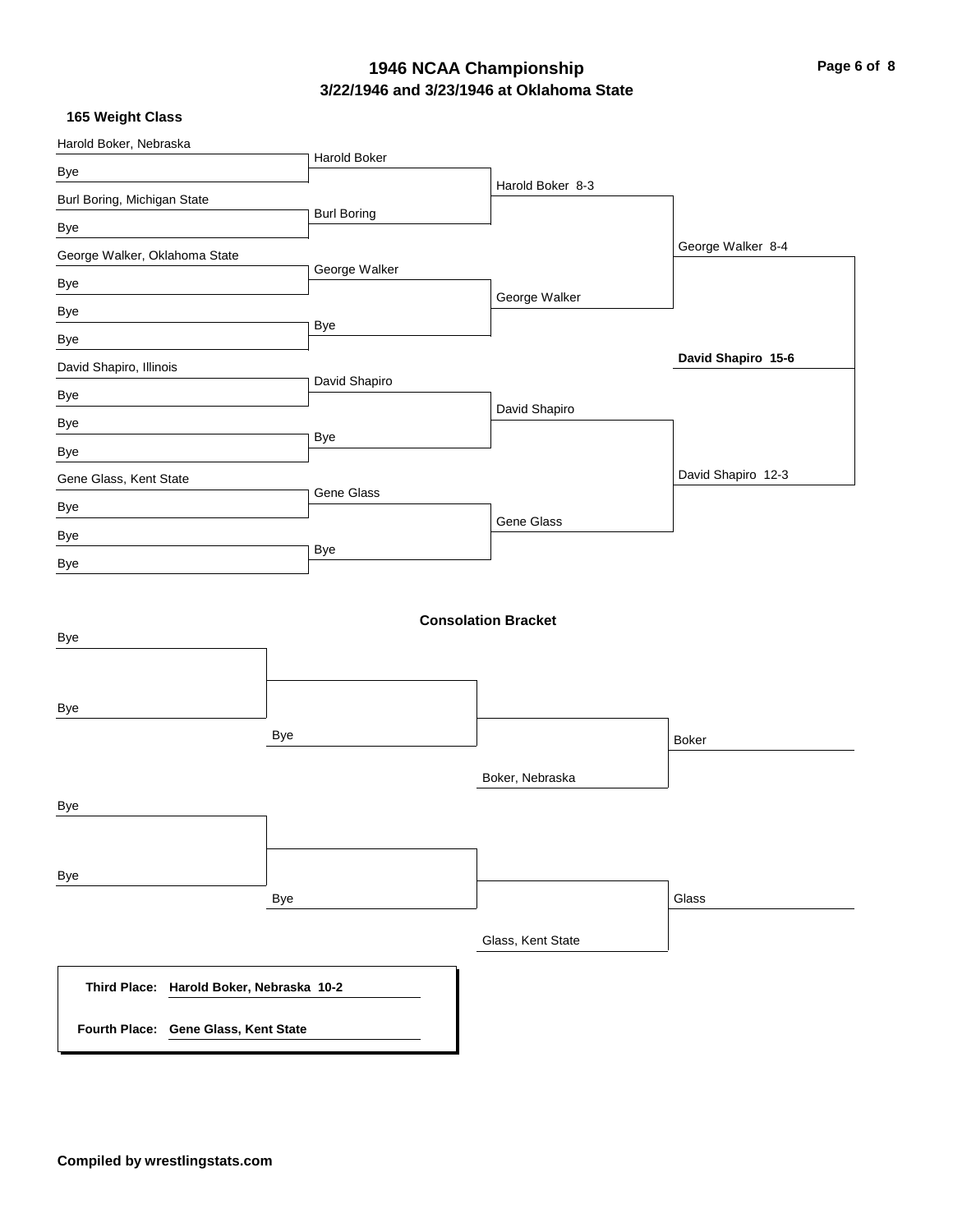# **3/22/1946 and 3/23/1946 at Oklahoma State 1946 NCAA Championship Page 7 of 8**

| George Dorsch, Oklahoma State                       |                          |                            |                       |
|-----------------------------------------------------|--------------------------|----------------------------|-----------------------|
| Bye                                                 | George Dorsch            |                            |                       |
| Joe Klune, Northern Colorado                        |                          | George Dorsch 6-0          |                       |
| Bye                                                 | Joe Klune                |                            |                       |
| Jerome Brentar, Michigan State                      |                          |                            | George Dorsch 8-1     |
| Bye                                                 | Jerome Brentar           |                            |                       |
| Bye                                                 |                          | Jerome Brentar             |                       |
| Bye                                                 | Bye                      |                            |                       |
| Norman Anthonisen, Illinois                         |                          |                            | George Dorsch 6-0     |
| Bye                                                 | Norman Anthonisen        |                            |                       |
| Bye                                                 |                          | Norman Anthonisen          |                       |
| Bye                                                 | <b>Bye</b>               |                            |                       |
| Sigmund Golonka, Indiana                            |                          |                            | Norman Anthonisen 7-5 |
| Bye                                                 | Sigmund Golonka          |                            |                       |
| Bye                                                 |                          | Sigmund Golonka            |                       |
| Bye                                                 | Bye                      |                            |                       |
| Bye                                                 |                          | <b>Consolation Bracket</b> |                       |
| Bye                                                 |                          | Klune                      |                       |
|                                                     | Klune, Northern Colorado |                            | Klune 4-1             |
|                                                     |                          | Brentar, Michigan State    |                       |
| Bye                                                 |                          |                            |                       |
|                                                     |                          |                            |                       |
| Bye                                                 |                          |                            |                       |
|                                                     | Bye                      |                            | Golonka               |
|                                                     |                          | Golonka, Indiana           |                       |
| Sigmund Golonka, Indiana 7-0<br><b>Third Place:</b> |                          |                            |                       |
| Fourth Place: Joe Klune, Northern Colorado          |                          |                            |                       |